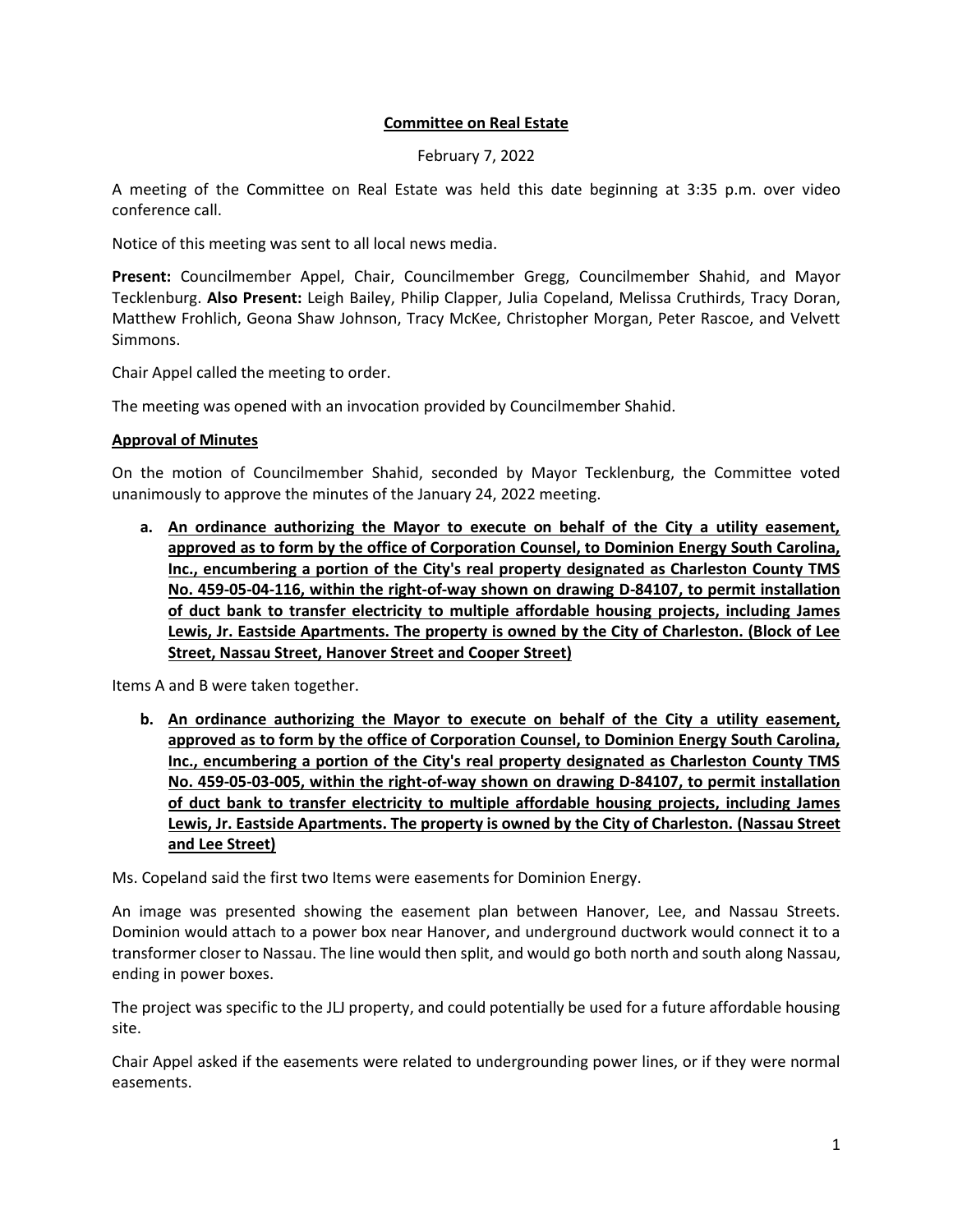Ms. Copeland said she did not know if they were specific to undergrounding, but all of the ductwork was being placed underground to run electricity, so she assumed that was the purpose.

Mayor Tecklenburg said it had become policy for the City to try, both from a resiliency and an aesthetic point of view, to underground power lines when developing new affordable housing. The project in question had been done before the City's new schema for undergrounding had been developed, and so the cost for this particular undergrounding fell squarely upon the City, which had set aside funding in the Cooper River TIF district. The City was also working on undergrounding for Ms. Doran's project at Archer School, as well as another small undergrounding project for the Charleston Housing Authority on Huger Street. He was hopeful that both of those projects would fall under the new schema, so that the City would only have to pay for half of the cost.

Councilmember Gregg asked if Dominion had given the City an estimate for the project.

Mayor Tecklenburg said they generally gave estimates, and asked staff if they had that information.

Ms. Copeland said she was unsure if they had gotten that far yet, but she said she could ask the engineer who had submitted the drawings for the cost of the easement itself.

Mayor Tecklenburg said he could safely say it would be more money than the City would have liked. But, in the long term, it was worthwhile.

On the motion of Councilmember Shahid, seconded by Mayor Tecklenburg, the Committee voted unanimously to approve Items A and B.

**c. Request the Mayor and City Council approve the sale of the Shires Apartment to Harmony Housing, Inc., a Georgia-based nonprofit organization to re-capitalize and maintain the units as affordable rental housing for persons or families earning sixty (60%) and below the Area Median Income for a period of not to exceed 30 years. The previous investment the City of Charleston made in the approximate amount of \$379k, known as Home Investment Partnerships Program Community Housing Development Organization (CHOO) proceeds awarded by the Department of Housing and Urban Development will be returned to Humanities Housing (CHOO for the Humanities Foundation) CHOO to be reinvested in CHOO eligible housing activities in the City of Charleston. Humanities Foundation will provide the City of Charleston an annual report illustrating where said funds are invested.**

Ms. Johnson said Item C was a request from the Humanities Foundation to sell the Shires Apartments. The covenants that existed on the property went to 2027. Their goal was to sell the property to Harmony Housing, Inc., which would retain it as affordable for a minimum of 30 years. The development would continue to serve residents earning 60% and below the AMI. Also, the City had invested approximately \$379,000 into the property itself and the acquisition and construction over 7 years. She said she had indicated on the Committee Council Agenda Form that a portion of that amount, approximately \$140,000, would be returned to the City. Those funds would be reinvested into community housing development organization (CHODO)-eligible projects.

Ms. Doran said two of their older City properties had been sold to the CRC, and most of the properties were at 50% AMI rents. After around 14-17 years of operations, they didn't carry themselves anymore, leading to deferred maintenance issues and having to lend money to the properties. They therefore wanted to sell the properties to someone who could keep them affordable and improve them. Harmony Housing would be able to do that. The City could then invest in new ventures around the State, but mainly in the City of Charleston. The money from the sale of the property would go into other properties that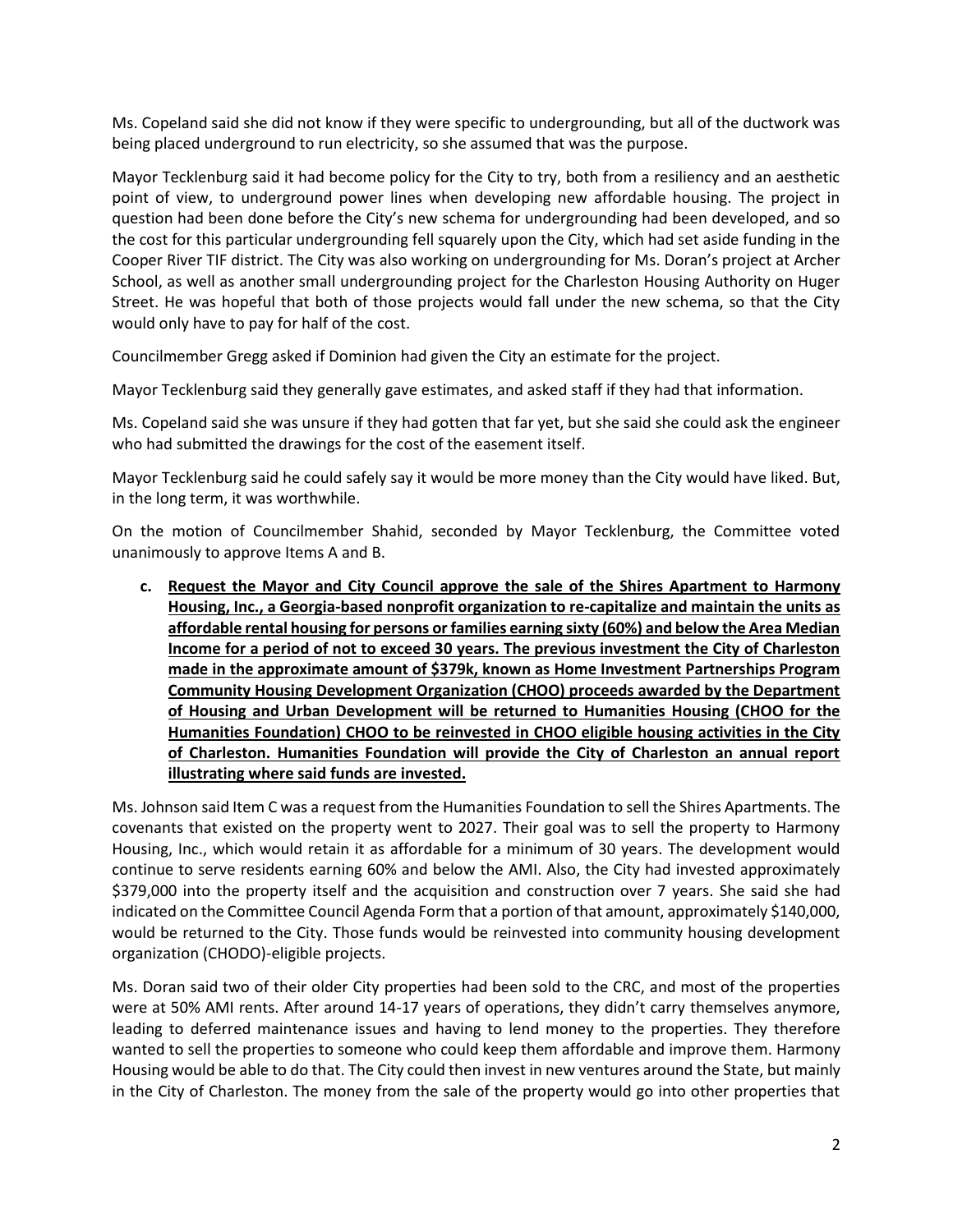also had deferred maintenance problems, as well as into advocacy activities on the Eastside as the City continued to look at future development and potentially working on an RFP with the Charleston Housing Authority. They could also use some of the funding for predevelopment.

Mayor Tecklenburg asked if the reduction in the amount of money that the City was making back was a result of some kind of amortization, since the property was kept at an affordable rate for so long.

Ms. Johnson said they had invested \$379,000 in home CHODO funds, and they then divided what they invested into the total development cost at that time, which came out to \$6,661,000. \$379,000 was 5.7% of the whole, so the City would receive back 5.7% on their investment.

Mayor Tecklenburg said he wanted to respectfully request that those funds be invested into Charleston projects. He asked why the money didn't come back to the City to put back out, instead of going back to the nonprofit.

Ms. Johnson said that had been another option. Their recommendation, in light of the fact that the nonprofit had other CHODO-eligible projects, was to have those funds reinvested therein, because they needed capital reinvestment, and it saved the City from having to draw on other allocations to assist them. Furthermore, State Housing also had funding at about 6%.

Ms. Doran said the CHODO proceeds from the City of Charleston would absolutely be spent on Charleston properties.

Councilmember Shahid said the new owners, after the property was sold, were to maintain affordable renting housing for persons or families earning 60% AMI for a period not to exceed 30 years. He asked if the restriction requirements would still exist if the City did not sell the property, or if it would remain affordable in perpetuity.

Ms. Johnson said they did not have perpetuity or 90 years attached to the property. It was property they had invested in, not property the City owned.

Councilmember Shahid asked if the time limit restarted upon the resale of the property, or if the limit would carry over to the new owners.

Ms. Doran said the new owners would be under the same restrictions the City would be under if it kept the property.

Councilmember Shahid asked what would happen when the 30 years was up.

Ms. Johnson said the owners could recapitalize and go back to State Housing for additional funding, or they would sell the property on the open market.

Councilmember Shahid asked if the City would have any say in that decision.

Ms. Johnson said it would not. They could have the option to buy if they wanted, but that was it.

Councilmember Shahid asked if the owners would have the potential of a significant windfall at the end of the 30 year period.

Ms. Johnson said the owners would still have to charge restricted rents the entire time they held the property. There were not many organizations that garnered a windfall because of that. However, at the end of the 30 year period, when those restrictions would fall off, the owners could then sell it at market rate. In the Charleston community, the values of properties were increasing exponentially, so there was the potential for a windfall at the end of the 30 year period.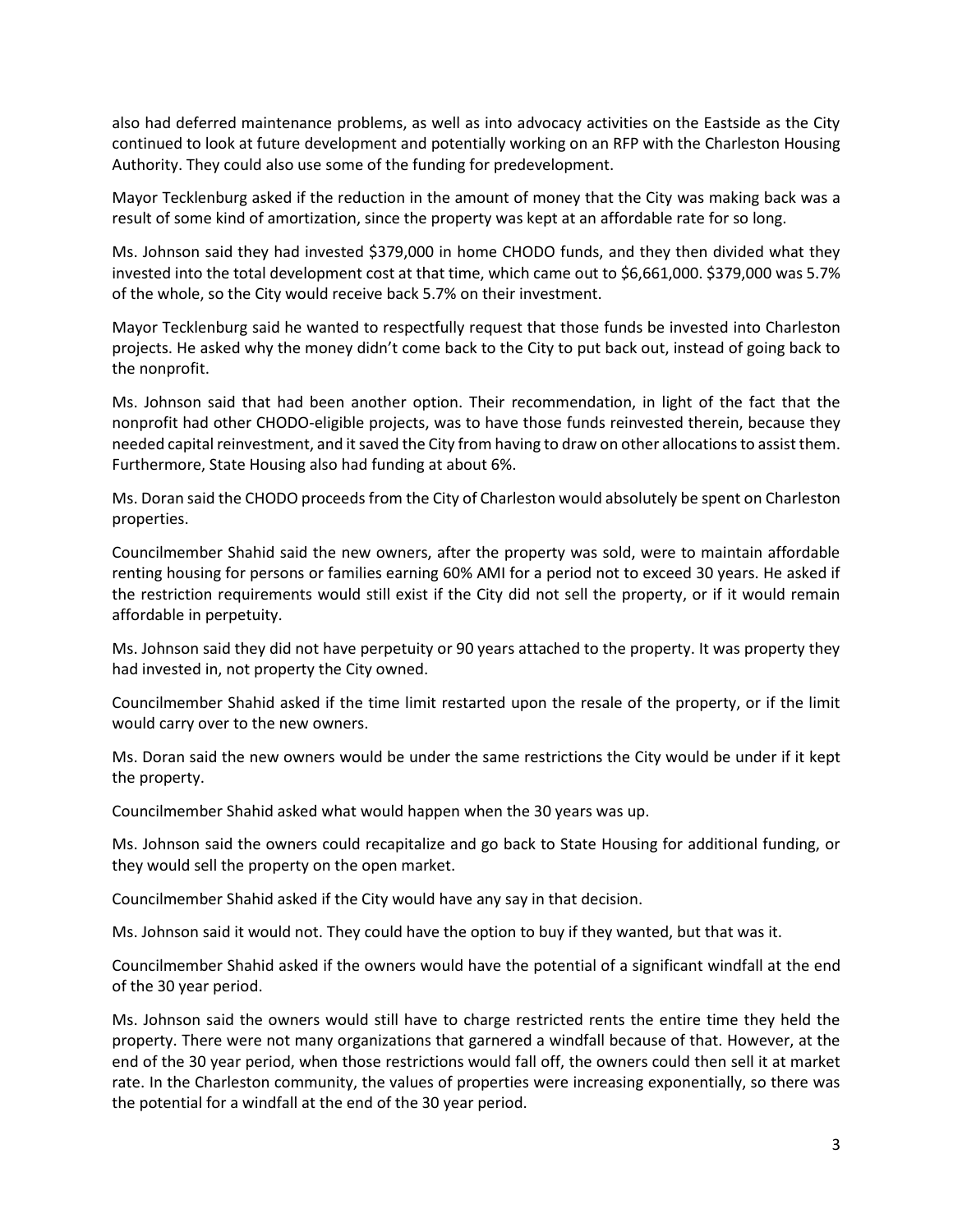Councilmember Shahid thanked Ms. Johnson for her explanation.

Mayor Tecklenburg asked how many restricted years were left, and asked if the City had right of first refusal, and if they could have it with the new owners.

Ms. Doran said the property was in its  $15<sup>th</sup>$  year, and there was originally no kind of right of first refusal. She was unaware if they could layer that in with Harmony Housing. It would complicate things.

Mayor Tecklenburg asked if the City had any leverage with Harmony Housing.

Ms. Doran said Harmony was under leverage with the IRS and South Carolina Housing.

Mayor Tecklenburg thanked Ms. Doran.

On the motion of Councilmember Shahid, seconded by Mayor Tecklenburg, the Committee voted unanimously to approve Item C.

## **d. Request the Mayor and City Council enter into an Option to Lease with RHG Housing Development, LLC (RHG), the successful bidder for the Johns Island Affordable Housing RFP (Fenwick Properties). RHG proposes to build both rental and for-sale affordable housing on the site. [Ordinance]**

Ms. Johnson said the Committee had the Option to Lease and acquire real property. Item D would allow RHG to enter into an Option to Lease for the Fenwick Property. RHG was essentially applying for 9% tax credits, which would allow them to build 90 rental units of affordable housing. The RFP that the City released and RHG responded to also required the construction of affordable for-sale housing. The for-sale component would require the City to sell the balance of the land to RHG for the purposes of building the for-sale housing. RHG would essentially be entering into a development agreement to build an estimated minimum of 28 for-sale units. The rental units would be under a ground lease whereby RHG would rent to people at 60% and below AMI, would retain the property for 60 years, and at the end of those 60 years, both the land and the improvement would come back to the City.

The for-sale housing would be an attached product for the land, and those homes would be sold to firsttime homebuyers, and would have 90-year restrictive covenants. Additionally, RHG was requesting \$1,000,000 in support to address the infrastructure that would be required at the site.

RHG was one of the organizations that responded to a request for proposals that the City had put out last year. RHG was selected by a committee that included Councilmember Brady.

On the motion of Councilmember Shahid, seconded by Mayor Tecklenburg, the Committee voted unanimously to approve Item D.

**e. Request approval of the Lease Amendment renewing the lease agreement between Traverse Point, LLC (RHG) and the City of Charleston, for the lease of the commercial space located at 2093 Executive Hall Road, Charleston, South Carolina. The monthly rent is approximately \$6770.10. The space is utilized by CPD. (The property is owned by Traverse Point, LLC; TMS No. 351-01-00-049.)**

Ms. Bailey said Item E was a 1-year renewal of a lease. The property was used by the Police Department. The Special Operations Division Personnel were located there. The City was working on finding a more long-term home for them, but in the meantime, the City wanted to renew the lease.